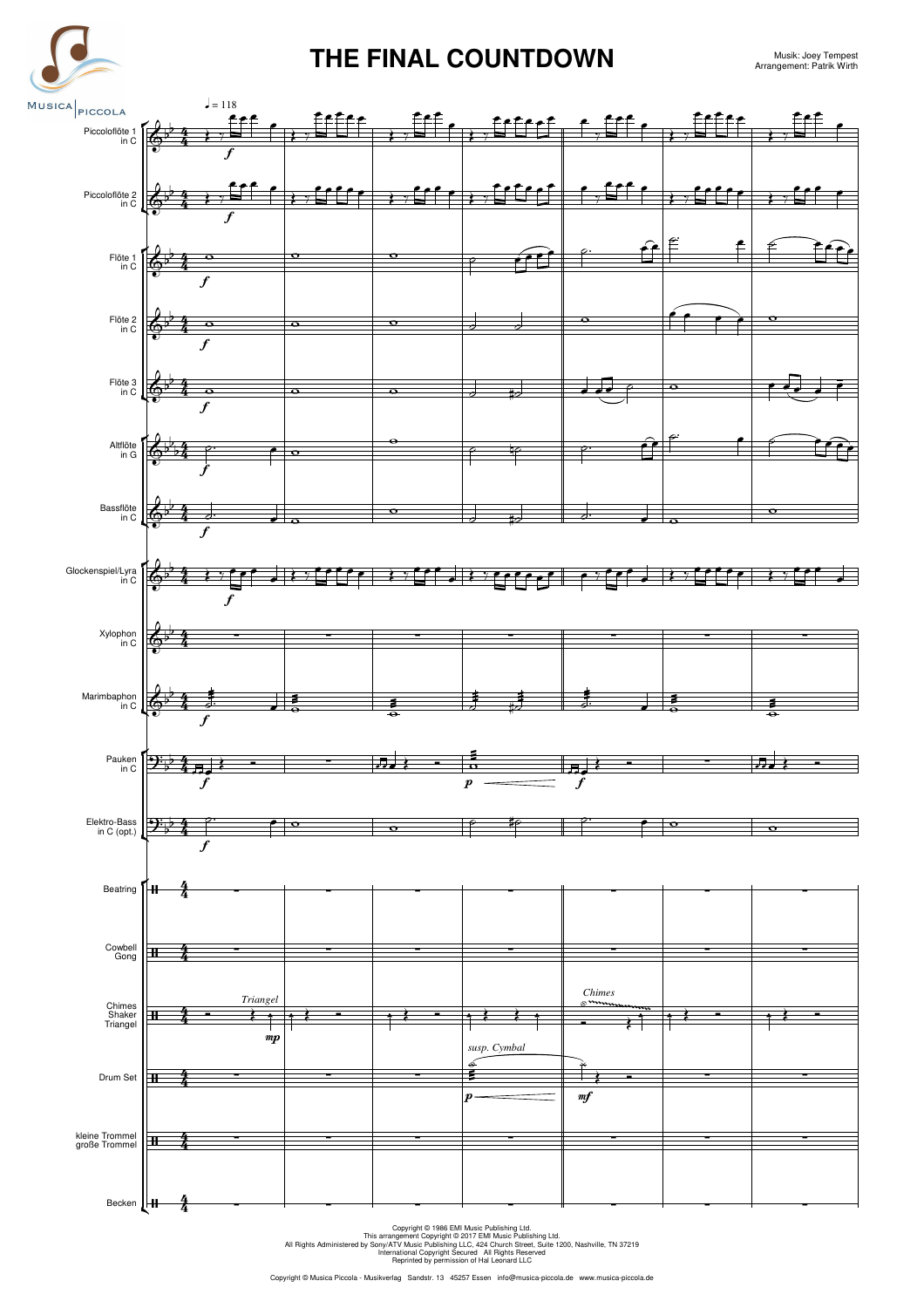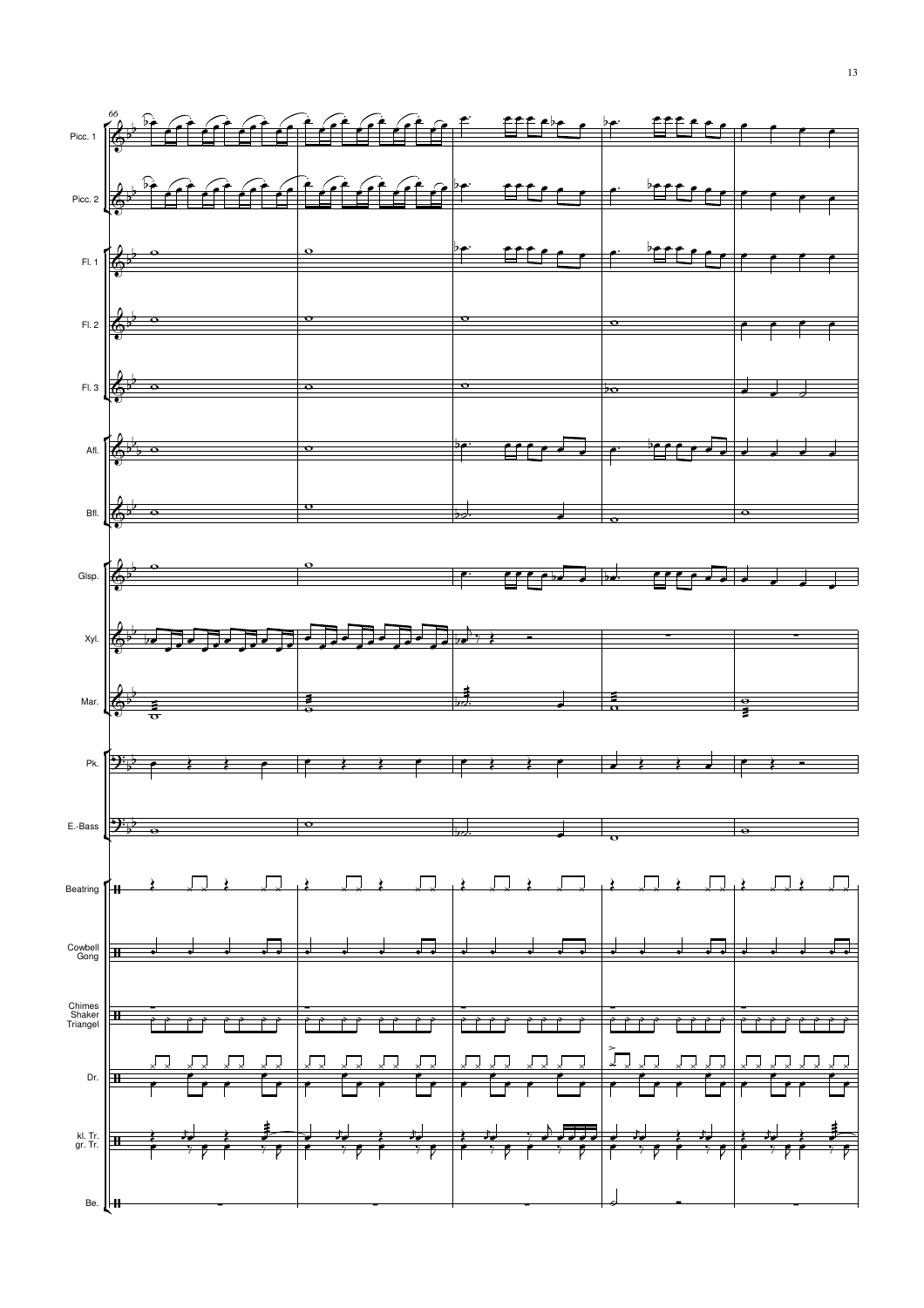## **THE FINAL COUNTDOWN**



Musik: Joey Tempest Arrangement: Patrik Wirth

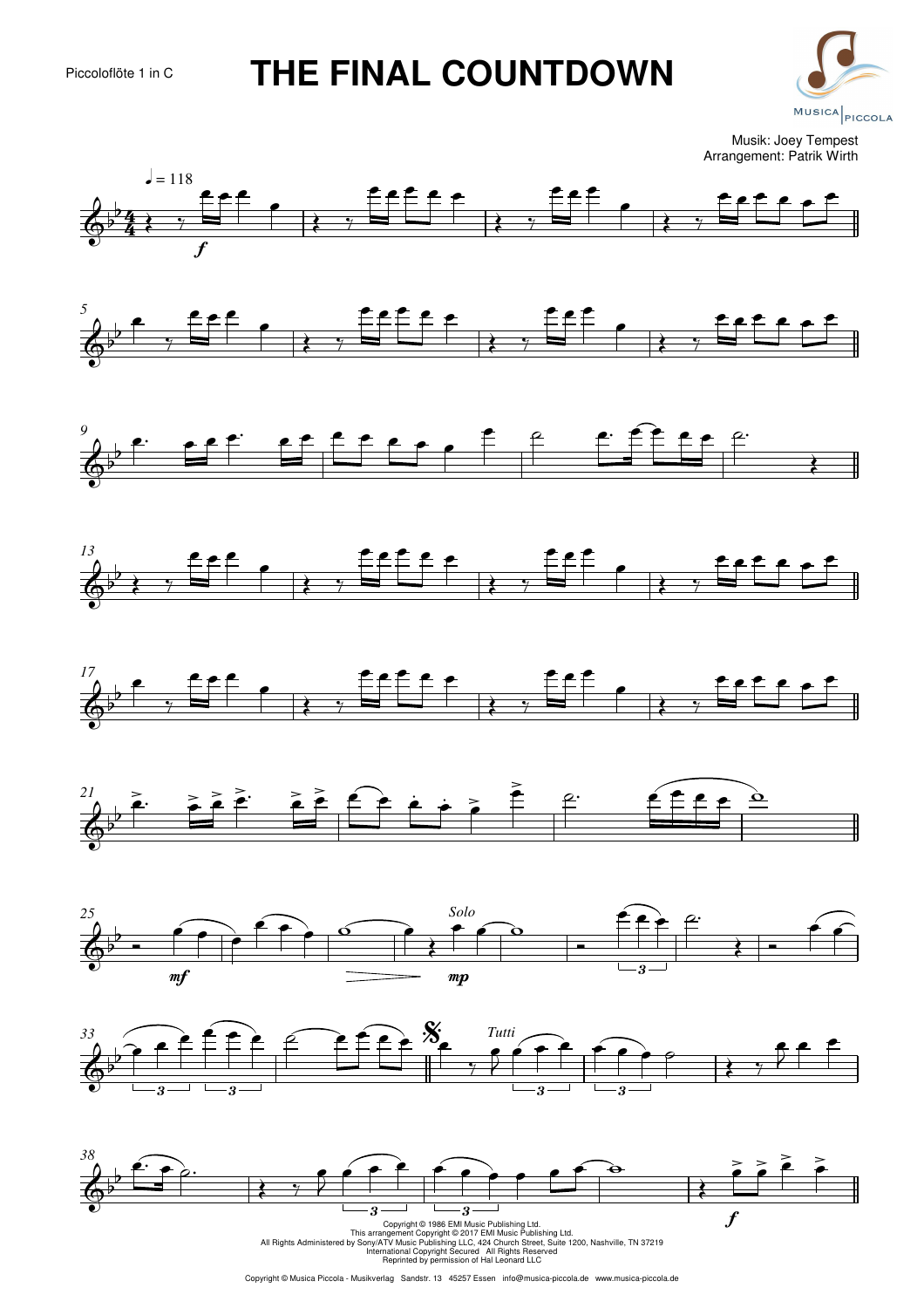## **THE FINAL COUNTDOWN** Musik: Joey Tempest **The FINAL COUNTDOWN**

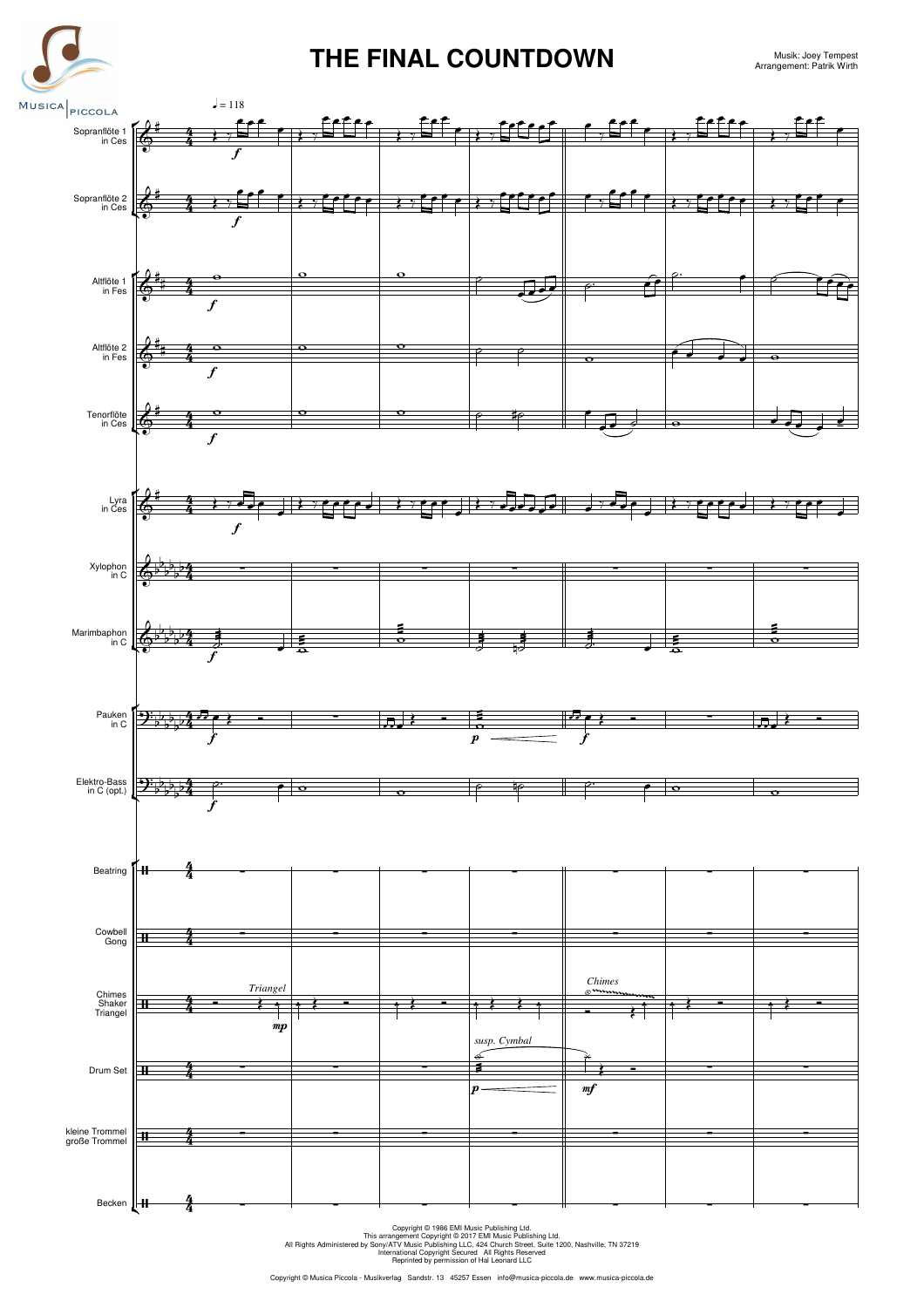